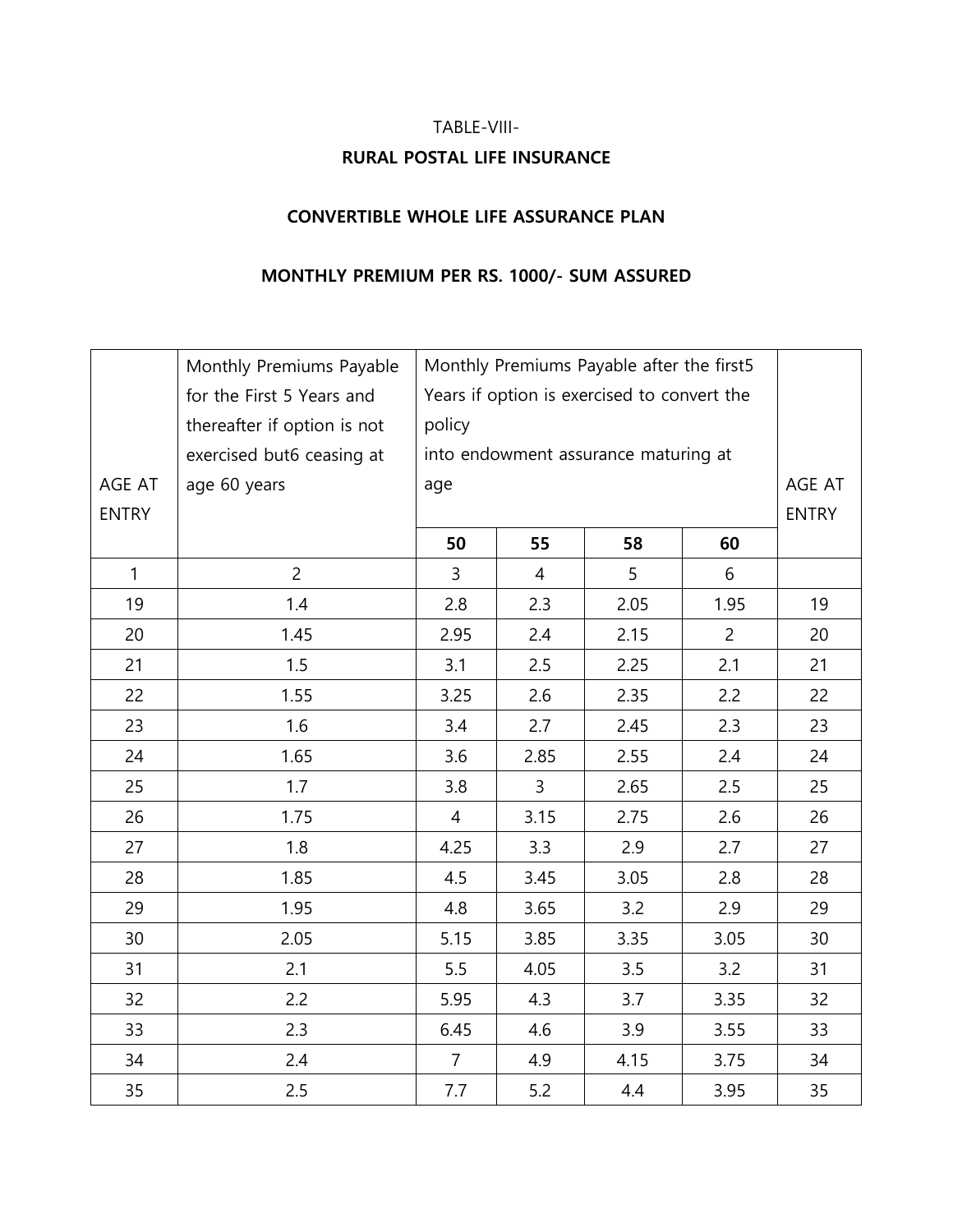| 36 | 2.65 | 8.5   | 5.6  | 4.65 | 4.2  | 36 |
|----|------|-------|------|------|------|----|
| 37 | 2.8  | 9.5   | 6.05 | 4.95 | 4.45 | 37 |
| 38 | 2.95 | 10.75 | 6.55 | 5.3  | 4.7  | 38 |
| 39 | 3.1  | 12.35 | 7.15 | 5.7  | 5    | 39 |
| 40 | 3.25 | 14.45 | 7.8  | 6.15 | 5.35 | 40 |
| 41 | 3.45 |       | 8.85 | 6.65 | 5.75 | 41 |
| 42 | 3.65 |       | 9.65 | 7.25 | 6.2  | 42 |
| 43 | 3.85 |       | 10.9 | 7.95 | 6.75 | 43 |
| 44 | 4.1  |       | 12.5 | 8.75 | 7.3  | 44 |
| 45 | 4.4  |       | 14.6 | 9.75 | 8    | 45 |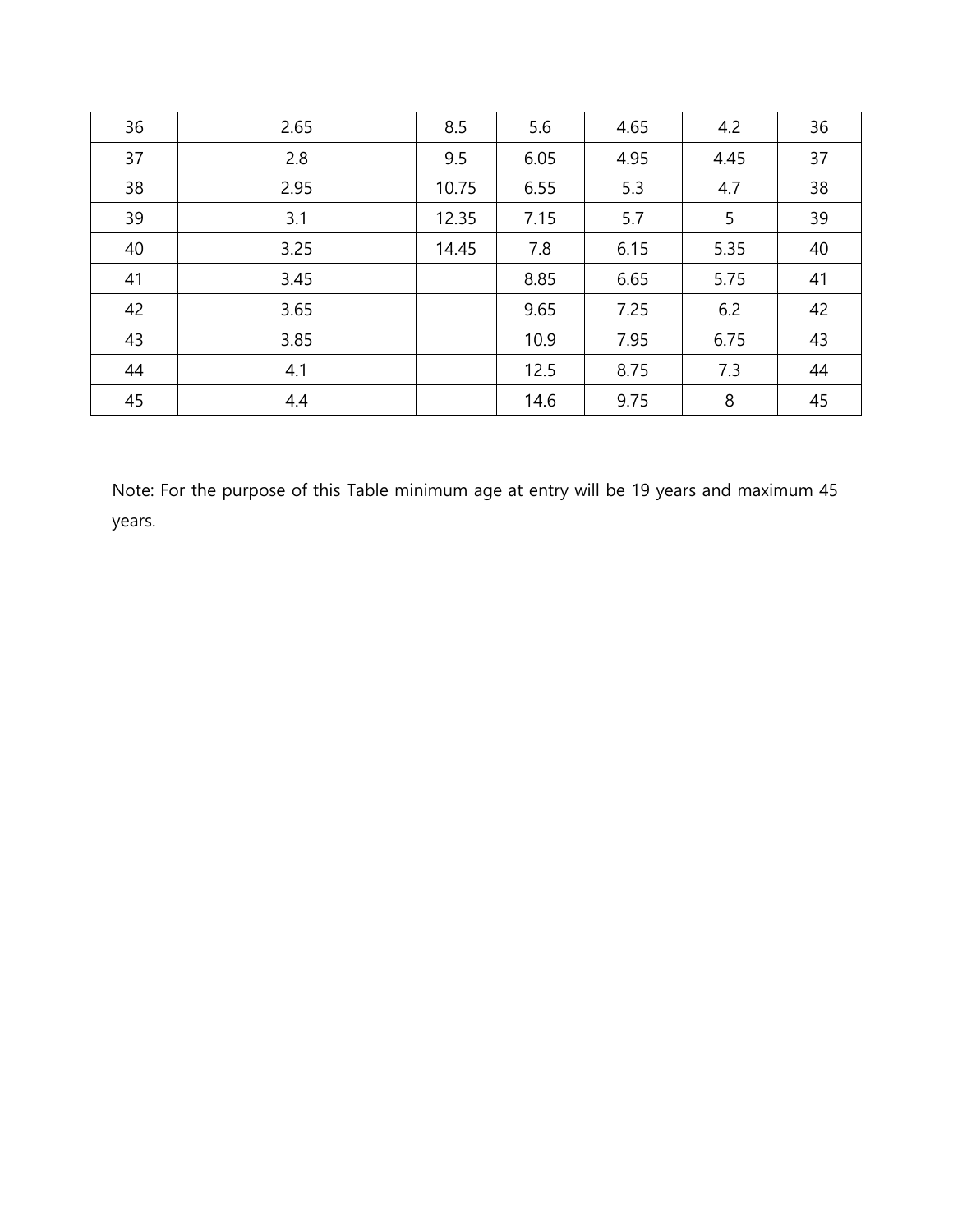# TABLE-VIII **RURAL POSTAL LIFE INSURANCE**

### **CONVERTIBLE WHOLE LIFE ASSURANCE PLAN**

### QUARTERLY PREMIUM PER RS.1000/- SUM ASSURED

|              | Monthly           |                                             | Monthly Premiums Payable after the first5 |       |      |              |  |  |  |
|--------------|-------------------|---------------------------------------------|-------------------------------------------|-------|------|--------------|--|--|--|
|              | Premiums          | Years if option is exercised to convert the |                                           |       |      |              |  |  |  |
|              | Payable for the   |                                             | police into endowment assurance maturing  |       |      |              |  |  |  |
|              | First 5 Years and |                                             | at age                                    |       |      |              |  |  |  |
|              | thereafter if     |                                             |                                           |       |      |              |  |  |  |
|              | option is not     |                                             |                                           |       |      |              |  |  |  |
|              | exercised but     |                                             |                                           |       |      | AGE AT       |  |  |  |
| AGE AT       | ceasing at Age    |                                             |                                           |       |      | <b>ENTRY</b> |  |  |  |
| <b>ENTRY</b> | 60 Years          | 50                                          | 55                                        | 58    | 60   |              |  |  |  |
| $\mathbf{1}$ | $\overline{c}$    | 3                                           | $\overline{4}$                            | 5     | 6    |              |  |  |  |
| 19           | 4.05              | 8.25                                        | 6.75                                      | 6     | 5.7  | 19           |  |  |  |
| 20           | 4.2               | 8.7                                         | 7.05                                      | 6.3   | 5.85 | 20           |  |  |  |
| 21           | 4.35              | 9.15                                        | 7.35                                      | 6.6   | 6.15 | 21           |  |  |  |
| 22           | 4.5               | 9.6                                         | 7.65                                      | 6.9   | 6.45 | 22           |  |  |  |
| 23           | 4.65              | 10.05                                       | 7.95                                      | 7.2   | 6.75 | 23           |  |  |  |
| 24           | 4.8               | 10.65                                       | 8.4                                       | 7.5   | 7.05 | 24           |  |  |  |
| 25           | 4.95              | 11.25                                       | 8.85                                      | 7.8   | 7.35 | 25           |  |  |  |
| 26           | 5.1               | 11.85                                       | 9.3                                       | 8.1   | 7.65 | 26           |  |  |  |
| 27           | 5.25              | 12.6                                        | 9.75                                      | 8.55  | 7.95 | 27           |  |  |  |
| 28           | 5.4               | 13.35                                       | 10.2                                      | 9     | 8.25 | 28           |  |  |  |
| 29           | 5.7               | 14.25                                       | 10.8                                      | 9.45  | 8.55 | 29           |  |  |  |
| 30           | 6                 | 15.3                                        | 11.4                                      | 9.9   | 9    | 30           |  |  |  |
| 31           | 6.15              | 16.35                                       | 12                                        | 10.35 | 9.45 | 31           |  |  |  |
| 32           | 6.45              | 17.7                                        | 12.75                                     | 10.95 | 9.9  | 32           |  |  |  |
| 33           | 6.75              | 19.2                                        | 13.65                                     | 11.55 | 10.5 | 33           |  |  |  |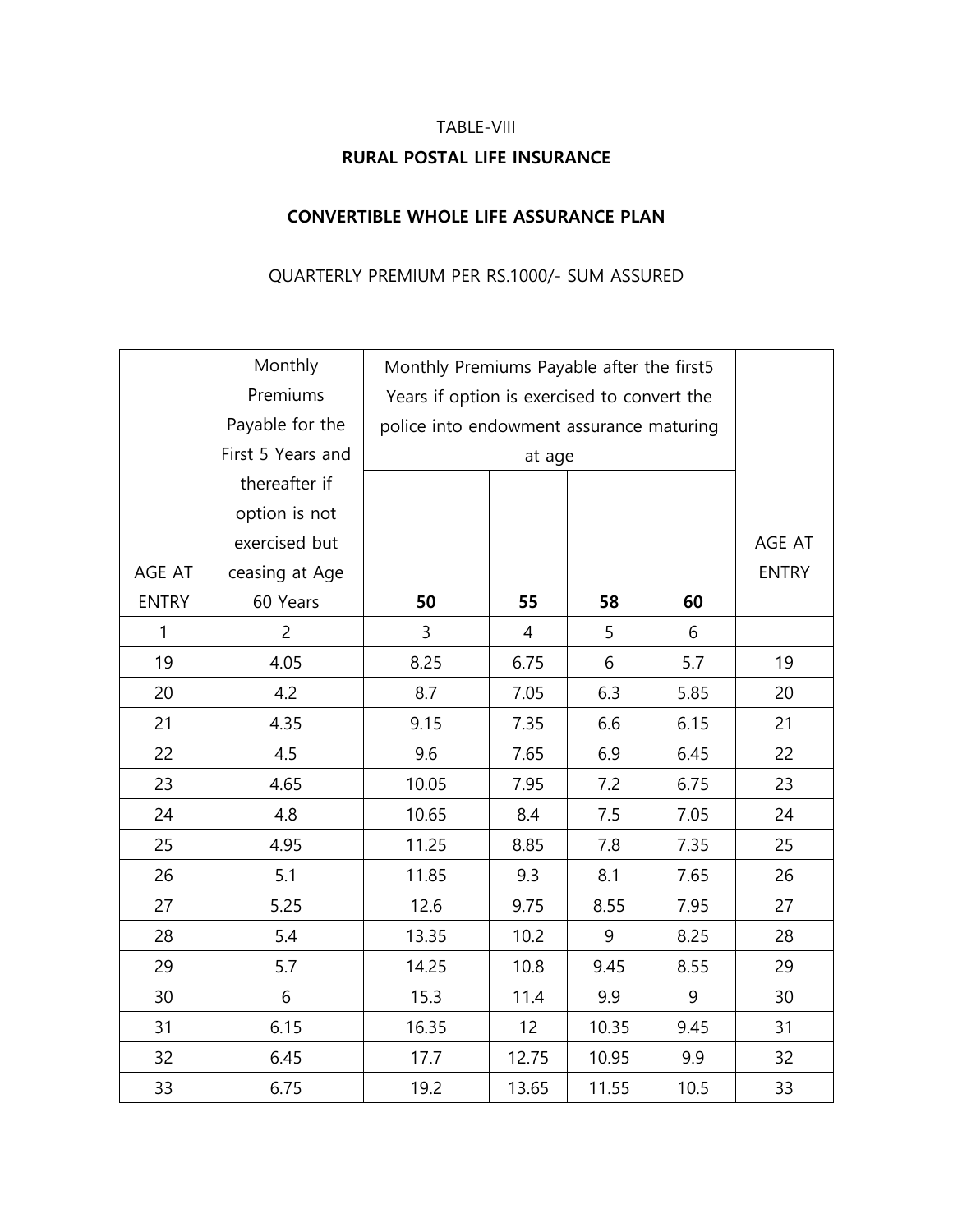| 34 | 7.05  | 20.85 | 14.55 | 12.3  | 11.1  | 34 |
|----|-------|-------|-------|-------|-------|----|
| 35 | 7.35  | 22.95 | 15.45 | 13.05 | 11.7  | 35 |
| 36 | 7.8   | 25.35 | 16.65 | 13.8  | 12.45 | 36 |
| 37 | 8.25  | 28.35 | 18    | 14.7  | 13.2  | 37 |
| 38 | 8.7   | 32.1  | 19.5  | 15.75 | 13.95 | 38 |
| 39 | 9.15  | 36.9  | 21.3  | 16.95 | 14.85 | 39 |
| 40 | 9.6   | 43.2  | 23.25 | 18.3  | 14.9  | 40 |
| 41 | 10.2  |       | 25.8  | 19.8  | 17.1  | 41 |
| 42 | 10.8  |       | 28.8  | 21.6  | 18.45 | 42 |
| 43 | 11.4  |       | 32.55 | 23.7  | 20.1  | 43 |
| 44 | 12.15 |       | 37.35 | 26.1  | 21.75 | 44 |
| 45 | 13.05 |       | 43.65 | 29.1  | 23.85 | 45 |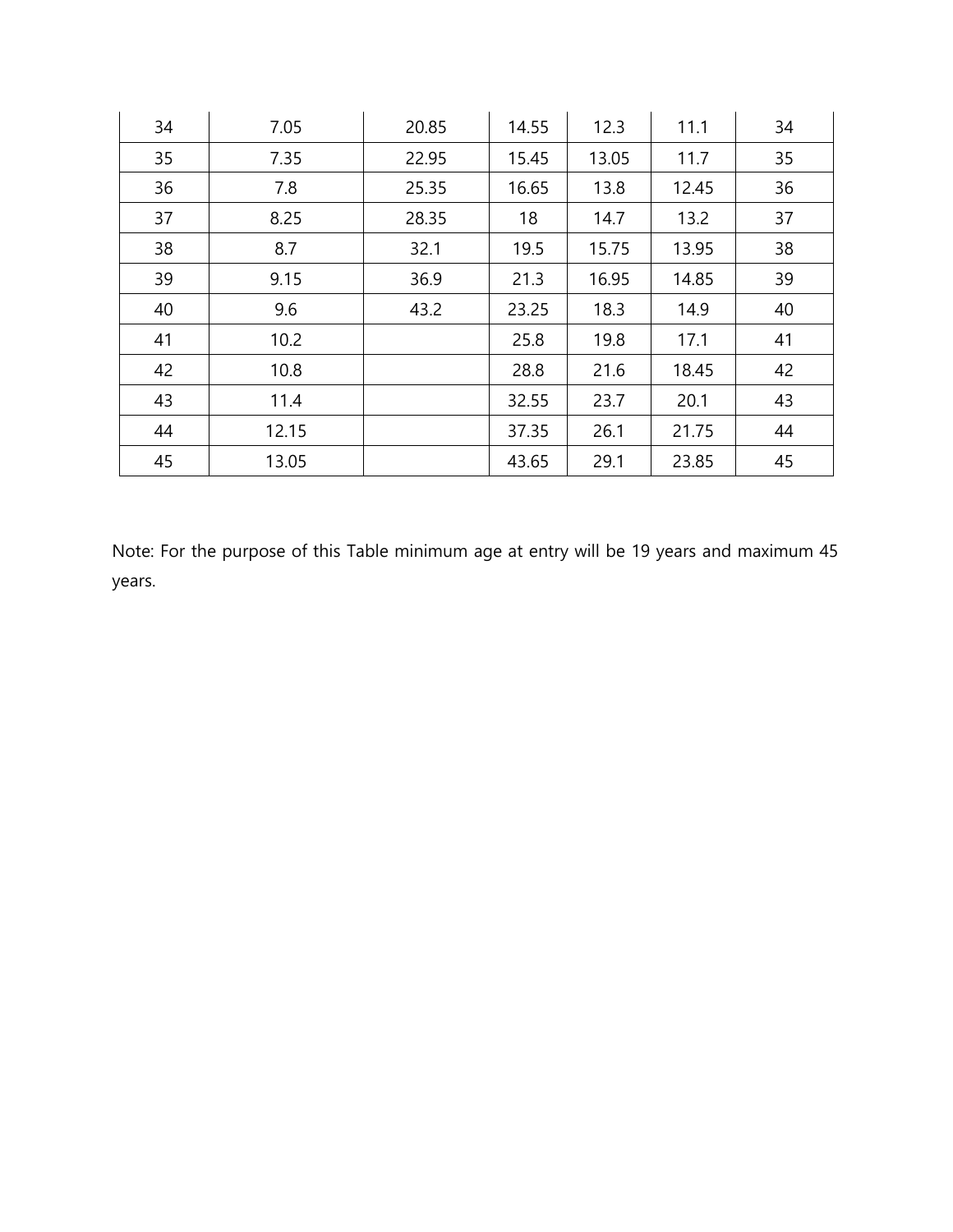#### TABLE-VIII

## **RURAL POSTAL LIFE INSURANCE CONVERTIBLE WHOLE LIFE ASSURANCE PLAN**

HALF YEARLY PREMIUM PER RS.1000/- SUM ASSURED

|              |                       |        | Monthly Premiums Payable after the first5   |       |       |              |  |  |
|--------------|-----------------------|--------|---------------------------------------------|-------|-------|--------------|--|--|
|              | Monthly Premiums      |        | Years if option is exercised to convert the |       |       |              |  |  |
|              | Payable for the First |        | police into endowment assurance maturing    |       |       |              |  |  |
|              | 5 Years and           | at age |                                             |       |       |              |  |  |
|              | thereafter if option  |        |                                             |       |       |              |  |  |
|              | is not exercised but  |        |                                             |       |       |              |  |  |
|              | ceasing at Age 60     |        |                                             |       |       |              |  |  |
| AGE AT       | Years                 |        |                                             |       |       | AGE AT       |  |  |
| <b>ENTRY</b> |                       | 50     | 55                                          | 58    | 60    | <b>ENTRY</b> |  |  |
| $\mathbf{1}$ | $\overline{2}$        | 3      | 4                                           | 5     | 6     |              |  |  |
| 19           | 7.85                  | 16.25  | 13.25                                       | 11.75 | 11.15 | 19           |  |  |
| 20           | 8.15                  | 17.15  | 13.85                                       | 12.35 | 11.45 | 20           |  |  |
| 21           | 8.45                  | 18.05  | 14.45                                       | 12.95 | 12.05 | 21           |  |  |
| 22           | 8.75                  | 18.95  | 15.05                                       | 13.55 | 12.65 | 22           |  |  |
| 23           | 9.05                  | 19.85  | 15.65                                       | 14.15 | 13.25 | 23           |  |  |
| 24           | 9.35                  | 21.05  | 16.55                                       | 14.75 | 13.85 | 24           |  |  |
| 25           | 9.65                  | 22.25  | 17.45                                       | 15.35 | 14.45 | 25           |  |  |
| 26           | 9.95                  | 23.45  | 18.35                                       | 15.95 | 15.05 | 26           |  |  |
| 27           | 10.25                 | 24.95  | 19.25                                       | 16.85 | 15.65 | 27           |  |  |
| 28           | 10.55                 | 26.45  | 20.15                                       | 17.75 | 16.25 | 28           |  |  |
| 29           | 11.15                 | 28.25  | 21.35                                       | 18.65 | 16.85 | 29           |  |  |
| 30           | 11.75                 | 30.25  | 22.55                                       | 19.55 | 17.75 | 30           |  |  |
| 31           | 12.05                 | 32.45  | 23.75                                       | 20.45 | 18.65 | 31           |  |  |
| 32           | 12.65                 | 35.15  | 25.25                                       | 21.65 | 19.55 | 32           |  |  |
| 33           | 13.25                 | 38.15  | 27.05                                       | 22.85 | 20.75 | 33           |  |  |
| 34           | 13.85                 | 41.45  | 28.85                                       | 24.35 | 21.95 | 34           |  |  |
| 35           | 14.45                 | 45.65  | 30.65                                       | 25.85 | 23.15 | 35           |  |  |
| 36           | 15.35                 | 50.45  | 33.05                                       | 27.35 | 24.65 | 36           |  |  |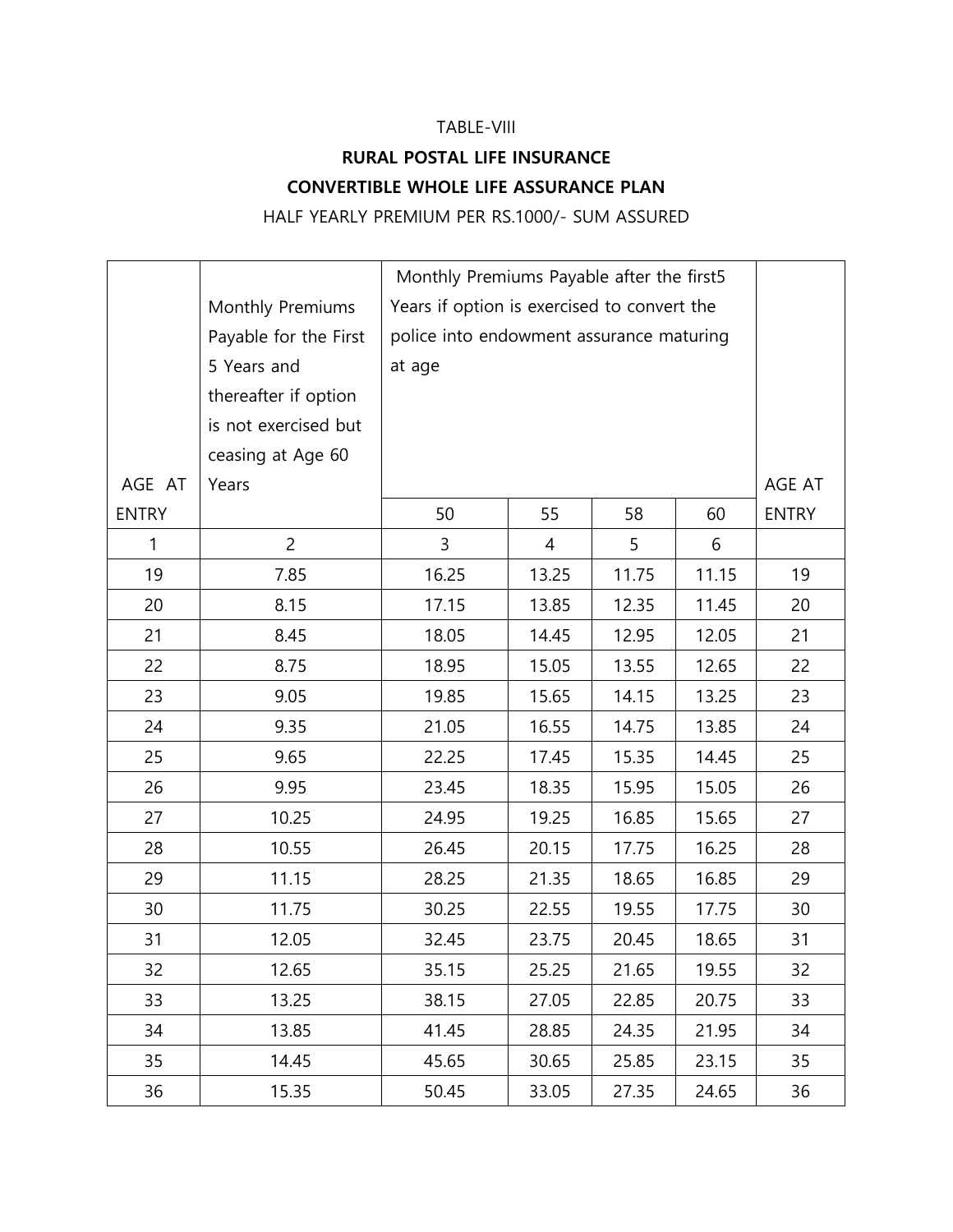| 37 | 16.25 | 56.45 | 35.75 | 29.15 | 26.15 | 37 |
|----|-------|-------|-------|-------|-------|----|
| 38 | 17.15 | 63.95 | 38.75 | 31.25 | 27.65 | 38 |
| 39 | 18.05 | 73.55 | 42.35 | 33.95 | 29.45 | 39 |
| 40 | 18.95 | 86.15 | 46.25 | 36.35 | 31.55 | 40 |
| 41 | 20.15 |       | 51.35 | 39.35 | 33.95 | 41 |
| 42 | 21.35 |       | 57.35 | 42.95 | 36.65 | 42 |
| 43 | 22.55 |       | 64.85 | 47.15 | 39.95 | 43 |
| 44 | 24.05 |       | 74.45 | 51.95 | 43.25 | 44 |
| 45 | 25.85 |       | 87.05 | 57.95 | 47.45 | 45 |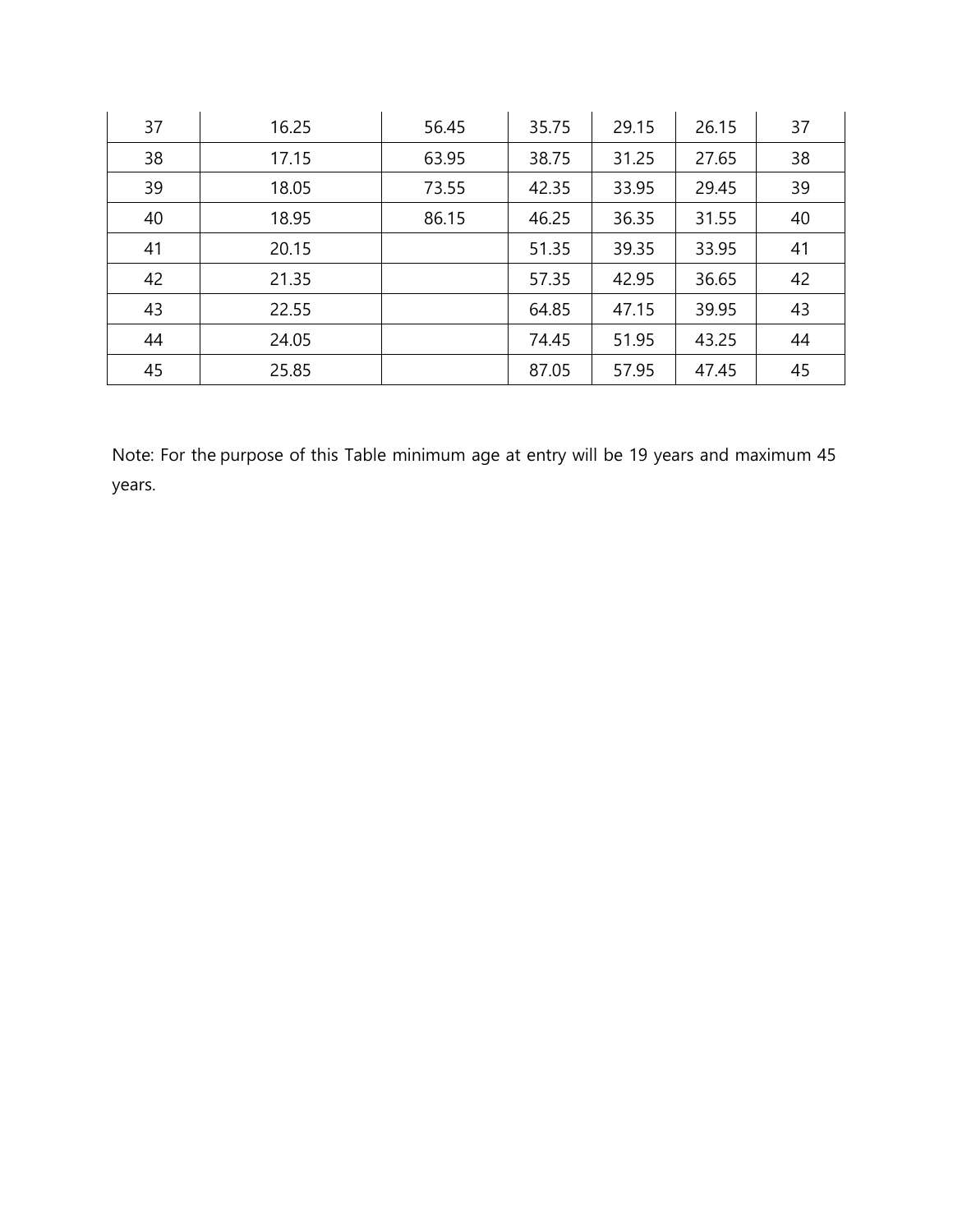#### TABLE-VIII

## **RURAL POSTAL LIFE INSURANCE CONVERTIBLE WHOLE LIFE ASSURANCE PLAN**

|              |                         |                                           | Monthly premiums payable after the First |       |       |              |  |  |  |
|--------------|-------------------------|-------------------------------------------|------------------------------------------|-------|-------|--------------|--|--|--|
|              | Monthly premiums        | 5 years if option is exercised to convert |                                          |       |       |              |  |  |  |
|              | payable for the first 5 | the policy into endowment assurance       |                                          |       |       |              |  |  |  |
|              | years and thereafter it |                                           | maturing at age                          |       |       |              |  |  |  |
|              | option is not exercised |                                           |                                          |       |       |              |  |  |  |
| AGE AT       | but ceasing at Age 60   |                                           |                                          |       |       | AGE AT       |  |  |  |
| <b>ENTRY</b> | Years                   | 50                                        | 55                                       | 58    | 60    | <b>ENTRY</b> |  |  |  |
| $\mathbf{1}$ | $\overline{c}$          | 3                                         | 4                                        | 5     | 6     |              |  |  |  |
| 19           | 14.75                   | 31.55                                     | 25.55                                    | 22.55 | 21.35 | 19           |  |  |  |
| 20           | 15.35                   | 33.35                                     | 26.75                                    | 23.75 | 21.95 | 20           |  |  |  |
| 21           | 15.95                   | 35.15                                     | 27.95                                    | 24.95 | 23.15 | 21           |  |  |  |
| 22           | 16.55                   | 36.95                                     | 29.15                                    | 26.15 | 24.35 | 22           |  |  |  |
| 23           | 17.15                   | 38.75                                     | 30.35                                    | 27.35 | 25.55 | 23           |  |  |  |
| 24           | 17.75                   | 41.15                                     | 32.15                                    | 28.55 | 26.75 | 24           |  |  |  |
| 25           | 18.35                   | 43.55                                     | 33.95                                    | 29.75 | 27.95 | 25           |  |  |  |
| 26           | 18.95                   | 45.95                                     | 35.75                                    | 30.95 | 29.15 | 26           |  |  |  |
| 27           | 19.55                   | 48.95                                     | 37.55                                    | 32.75 | 30.35 | 27           |  |  |  |
| 28           | 20.15                   | 51.95                                     | 39.35                                    | 34.55 | 31.55 | 28           |  |  |  |
| 29           | 21.35                   | 55.55                                     | 41.75                                    | 36.55 | 32.75 | 29           |  |  |  |
| 30           | 22.55                   | 59.75                                     | 44.15                                    | 38.15 | 34.55 | 30           |  |  |  |
| 31           | 23.15                   | 63.95                                     | 46.55                                    | 39.95 | 36.35 | 31           |  |  |  |
| 32           | 24.35                   | 69.35                                     | 49.55                                    | 42.35 | 38.15 | 32           |  |  |  |
| 33           | 25.55                   | 75.35                                     | 53.15                                    | 44.75 | 40.55 | 33           |  |  |  |
| 34           | 26.75                   | 81.95                                     | 56.75                                    | 47.75 | 42.95 | 34           |  |  |  |
| 35           | 27.95                   | 90.35                                     | 60.35                                    | 50.75 | 45.35 | 35           |  |  |  |
| 36           | 29.75                   | 99.95                                     | 65.15                                    | 53.75 | 48.35 | 36           |  |  |  |
| 37           | 31.55                   | 111.95                                    | 70.55                                    | 57.35 | 51.35 | 37           |  |  |  |
| 38           | 33.35                   | 126.95                                    | 76.55                                    | 61.55 | 54.35 | 38           |  |  |  |